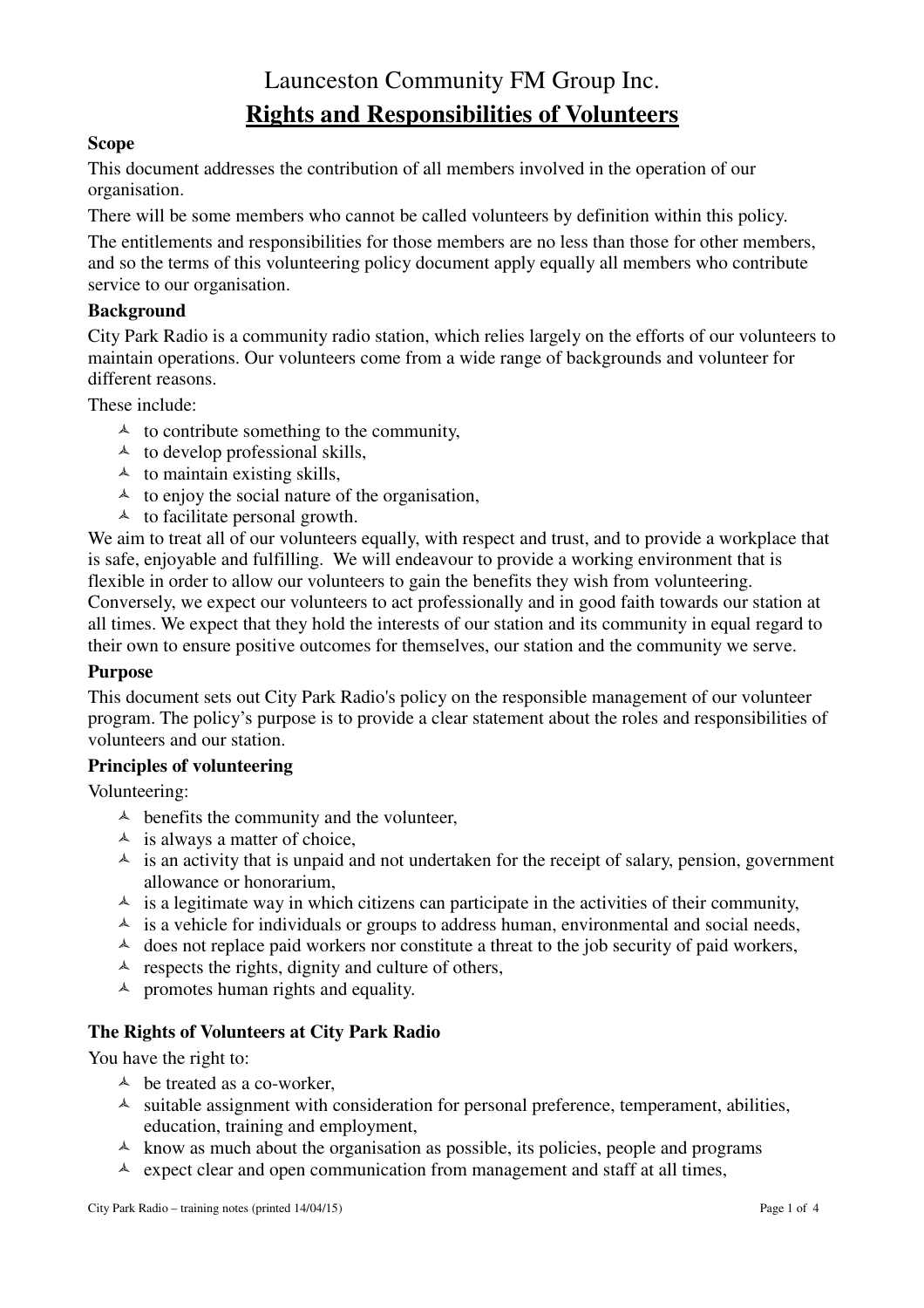- $\lambda$  be given appropriate orientation, introduction and provision of information about new developments, sound guidance and direction in the workplace, advance notice (where possible) of changes which may affect your work (such as programming changes),
- $\lambda$  undertake your volunteer activity without interruption or interference from management, staff or other volunteers,
- $\lambda$  a place of work complying with statutory requirements in regard to equal employment, antidiscrimination legislation, the Commonwealth Racial Discrimination Act 1975 and occupational health and safety standards,
- $\triangle$  be heard, to feel free to make suggestions and to be given respect for your honest and constructive opinion,
- $\lambda$  appropriate insurance cover such as volunteer and public liability insurance,
- $\triangle$  appropriate grievance procedures in the event of a dispute and, if necessary, mediation or arbitration to assist with resolving the dispute,
- $\lambda$  receive written notification and reasons for suspension/release of services,
- $\triangle$  have services appropriately assessed and effectively recognised,
- $\triangle$  have training provided that will enable participation at the station at a variety of levels.

#### **The Responsibilities of Volunteers at City Park Radio**

You have the responsibility to:

- $\uparrow$  have a professional attitude towards your voluntary work,
- $\triangle$  be prompt, reliable and productive with regard to commitments and agreements made with City Park Radio,
- $\uparrow$  notify the appropriate person if unable to meet commitments, accept and abide by station rules, understand and adhere to the Codes and maintain familiarity with broadcast laws such as defamation law and the Broadcast Services Act 1992
- $\uparrow$  not to represent City Park Radio publicly or commercially unless prior arrangement has been made,
- $\uparrow$  not to bring into disrepute the operations, management, staff or other volunteers of City Park Radio,
- $\uparrow$  treat technical equipment with due care and respect and to notify technical staff of faults and problems,
- $\lambda$  undertake to complete a minimum of the basic level of training offered at the station if you are intending to work in any area of programming,
- $\triangle$  only use station resources and equipment in carrying out work for City Park Radio and not for personal or private purposes,
- $\triangle$  ensure that the station has your current contact details,
- $\triangle$  respect the racial and religious backgrounds and the sexual preferences of your co-volunteer workers and work to ensure that City Park Radio is a safe work place for everyone,
- $\triangle$  contribute to the achievement of a safe, tolerant and equitable working environment by avoiding, and assisting in preventing, behaviour which is discriminatory.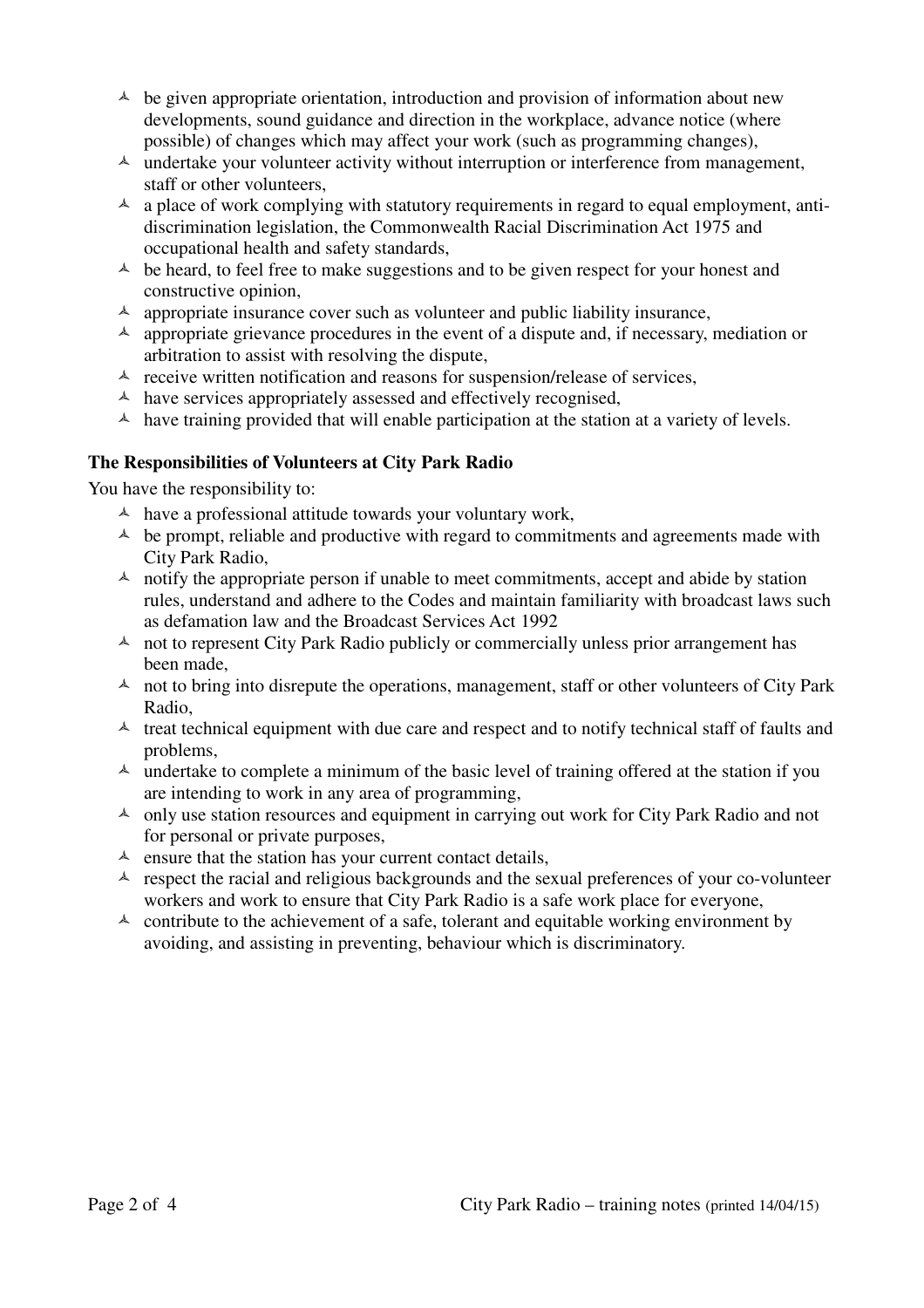## Launceston Community FM Group Inc. **Procedures for disciplinary action and dismissal of volunteers**

Volunteers are an invaluable resource to City Park Radio and our primary aim is to encourage and support their contribution to our station. However, it is also recognised that there may be times when a volunteer needs to be counselled, disciplined and perhaps dismissed.

We undertake to handle such situations in a professional manner, ensuring communication between our station and the volunteer is clear, fair, objective and remains within the policy outlined below. Throughout the process our board will reflect on its own operations as well as those of the station and will consider the circumstances, actions and behaviour leading to the situation.

The following questions will guide this process:

- $\triangle$  Have the roles, values and expectations of the organisation been clearly communicated to the volunteer and subsequently reinforced during prior conversations regarding the volunteer's performance?
- $\triangle$  Are there any other factors that may be contributing to the volunteer's poor performance e.g. learning difficulties or language barriers?
- $\triangle$  Has the volunteer been reminded of expected codes of conduct and consequences for breaches?
- $\uparrow$  Has the volunteer received training/mentoring and or coaching to improve performance?
- $\triangle$  Has a verbal and written warning been given to the volunteer explaining that any further non-compliance will result in suspension or termination of the volunteering opportunity?
- $\triangle$  Did the volunteer have the opportunity to respond to prior verbal and written warnings?

### **Purpose**

This document outlines a policy and procedure for disciplinary measures and dismissal. It aims to provide a clear and fair structure that is understandable to both management and volunteers.

The policy includes an appeals mechanism to ensure a "right of reply" to a volunteer who has been disciplined.

This is further complemented by City Park Radio's grievance and dispute resolution policy and procedure, which may be used in a situation where a volunteer believes they have not been fairly heard or that the Procedures for Disciplinary Action and Dismissal of Volunteers has not been adequately followed.

This document does not replace the procedure for expulsion of a member from the association, which is laid out in the constitution of the Launceston Community FM Group Inc.

### **Policy**

- **1.** The procedure for disciplinary action is a three-step process which includes:
	- **a.** First formal notice in writing
	- **b.** Second formal notice in writing
	- **c.** Notice to the volunteer of dismissal from duties.
- **2.** For issues that are considered minor a conversation with the volunteer may be appropriate; however this will not be considered part of the formal disciplinary action (although it may be referred to in later action).
- **3.** Written notice will include details of the issue and, where feasible, evidence. In a case where the disciplinary measure has been instigated by a complaint, it may be appropriate to include a copy (with identification removed) or extract of this complaint.